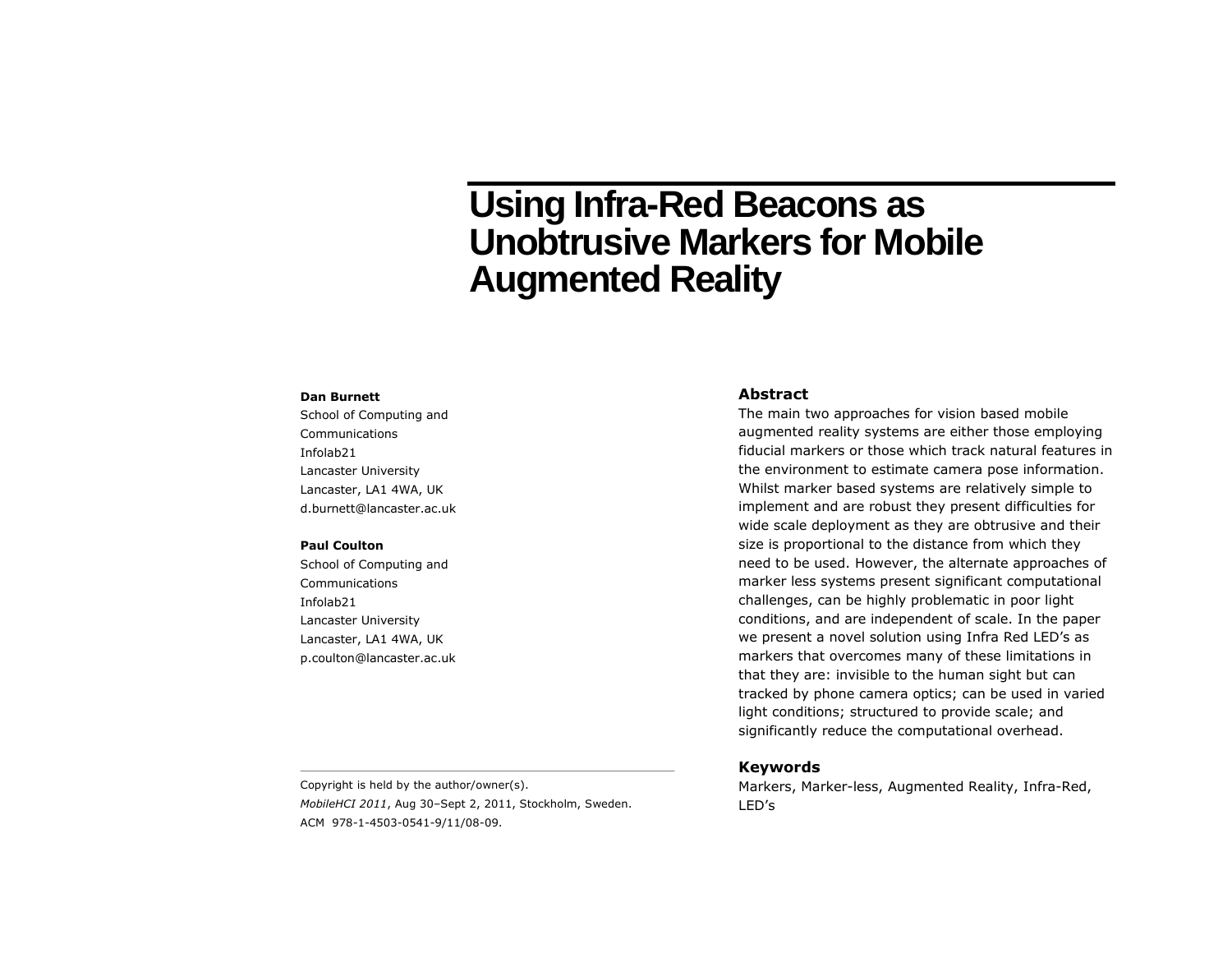# **ACM Classification Keywords**

H.5.1. Information interfaces and presentation (e.g., HCI): Artificial, augmented, and virtual realities. .

# **General Terms**

Design, Human Factors

## **Introduction**

This paper describes the proposed use of Infra-Red(IR) Light Emitting Diodes (LED) both as reference marker points and as data transfer devices in Mobile Augmented Reality (MAR) systems. One of the key advantages of using such LED's as markers over current fiducial markers is that the light emitted is invisible to the human eye, but is capable of being detected using mobile phone cameras. Using multiple LED's at a fixed distance apart will allow scale as well as camera poses to be derived with the same level of computational overhead as fiducial markers. Further, by flashing the LED's at high speeds they could also be used to transmit data back to the mobile device which could include the virtual to be augmented on the scene thus relieving the necessity for the device to have internet connectivity.

## **Current Marker/Marker-less Technologies**

Marker based tracking systems work by using predetermined markers (typically fiducial) as the method of choice for determining the location of the camera pose in relation to the object. The main issues with such a marker based system in large areas are that either the whole area to be augmented needs to be physically augmented with such markers, or very large markers that can be read from a distance need to be used. The latter option is not necessarily viable for

many places as it would disrupt the fascia of the buildings etc.

At the time of writing the two of the more popular marker-less systems are Simultaneous Localization And Mapping (SLAM) [2] and Parallel Tracking And Mapping (PTAM) [3]. These methods both use algorithms which try to obtain track able positions by determining how good a certain feature (typically a corner point) is and how it can be differentiated from other points. These systems present significant computational overheads particularly when used in online mode (i.e. with no priori knowledge of the scene). Additionally such online systems have no knowledge in regard to the scale of the scene under view so that any objects augmented onto the scene are not contextually sensitive to the scale of that scene. Further, many of these systems require complex initialisation procedures by the users which can be highly problematic.

# **Proposed New Infra-Red Markers**

In order to overcome these limitations in the real world scenarios the proposed system removes the obtrusive nature of markers by removing them from the visible spectrum by using IR LED's. The proposed system makes use of the fact that the human eye cannot perceive the wavelengths in which IR light appears whereas the camera in mobile devices can easily detect this signal as shown in Figure 1. As has been demonstrated [1] the use of visible light flashing on and off at high speeds (far faster than what we can see), can be used to transfer data in binary format. Therefore by migrating the system to infrared light would also produce a system by which data can be sent to devices and the points of light can be used as position markers to determine the cameras current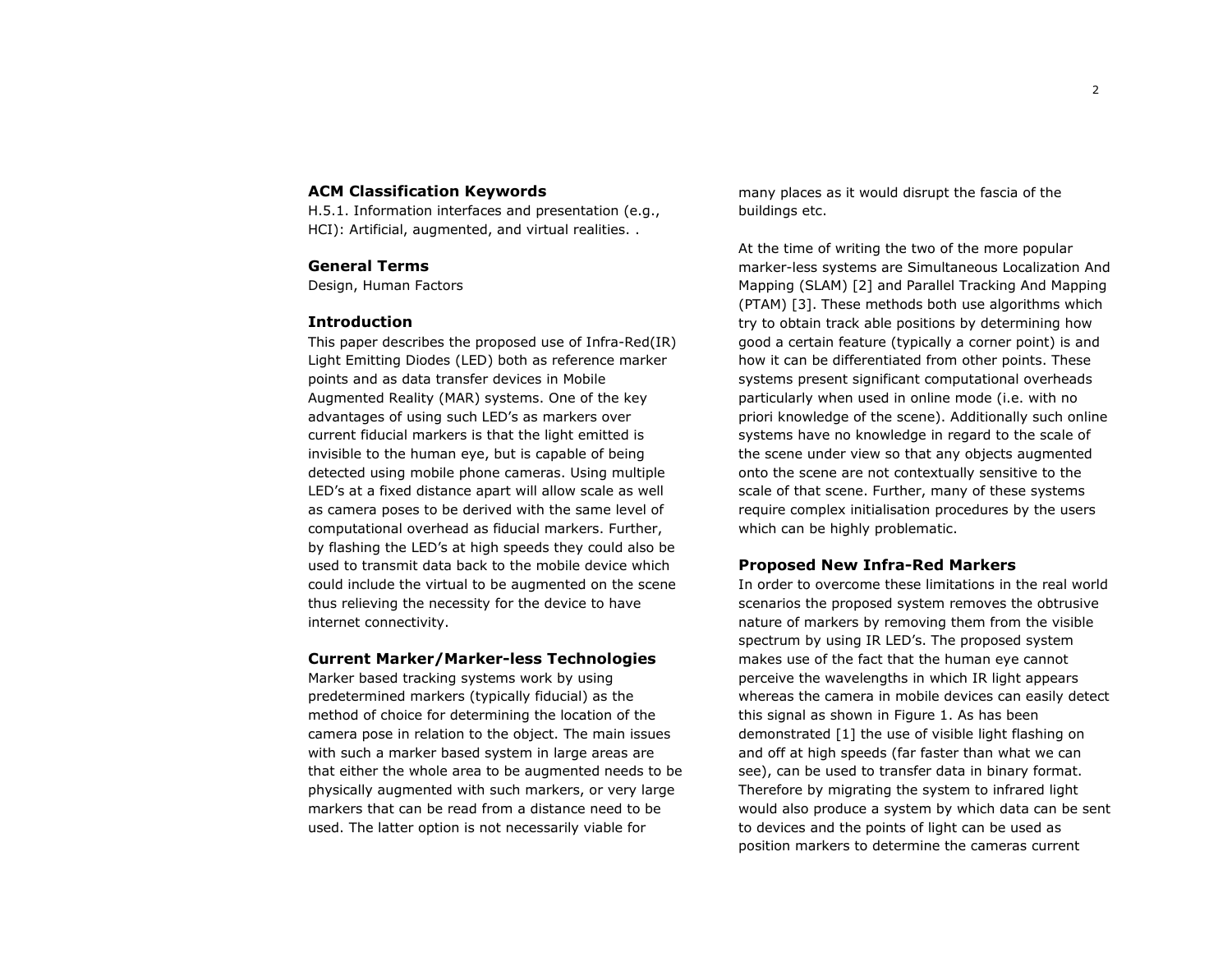state. Currently the design incorporates a 3 LED system; two spaced a specific distance apart and one in the middle of these and slightly below which would be the flashing LED. This arrangement would give rise to the ability to gain scale from the known spacing of the two solid LED's and position of the camera from the angles between the 3 LED's. Indeed this methodology is the basis by which the Wii gaming system identifies the position of the wiimotes in 3D space.

An exciting extension to this would be to scale the system down so that people could wear this 3 LED system on their bodies, where they would then be able to program the LED's with their own custom virtual objects. This could in turn bring a new way of interacting with the virtual world as each person could have their own individual space. By viewing this space you could then see a different persona of the person than that of which they normally display. For example it could be integrated with an online gaming world by which people would be seen walking side by side with their virtual avatar, bringing the gaming world into the real world. A further advantage this system has over traditional marker based systems is that it can be used in low light conditions where markers would not normally be recognisable, also the range at which the markers could be recognised could be increased so that users could be a fair distance from the markers and yet still see the augmented object on their screens.



**Figure 1**. View of an IR LED being detected by an iPhone 3GS camera.

## **Acknowledgements**

The authors would like to thank the Mobile Radicals research group at Lancaster University for the provision of the facilities used in this project..